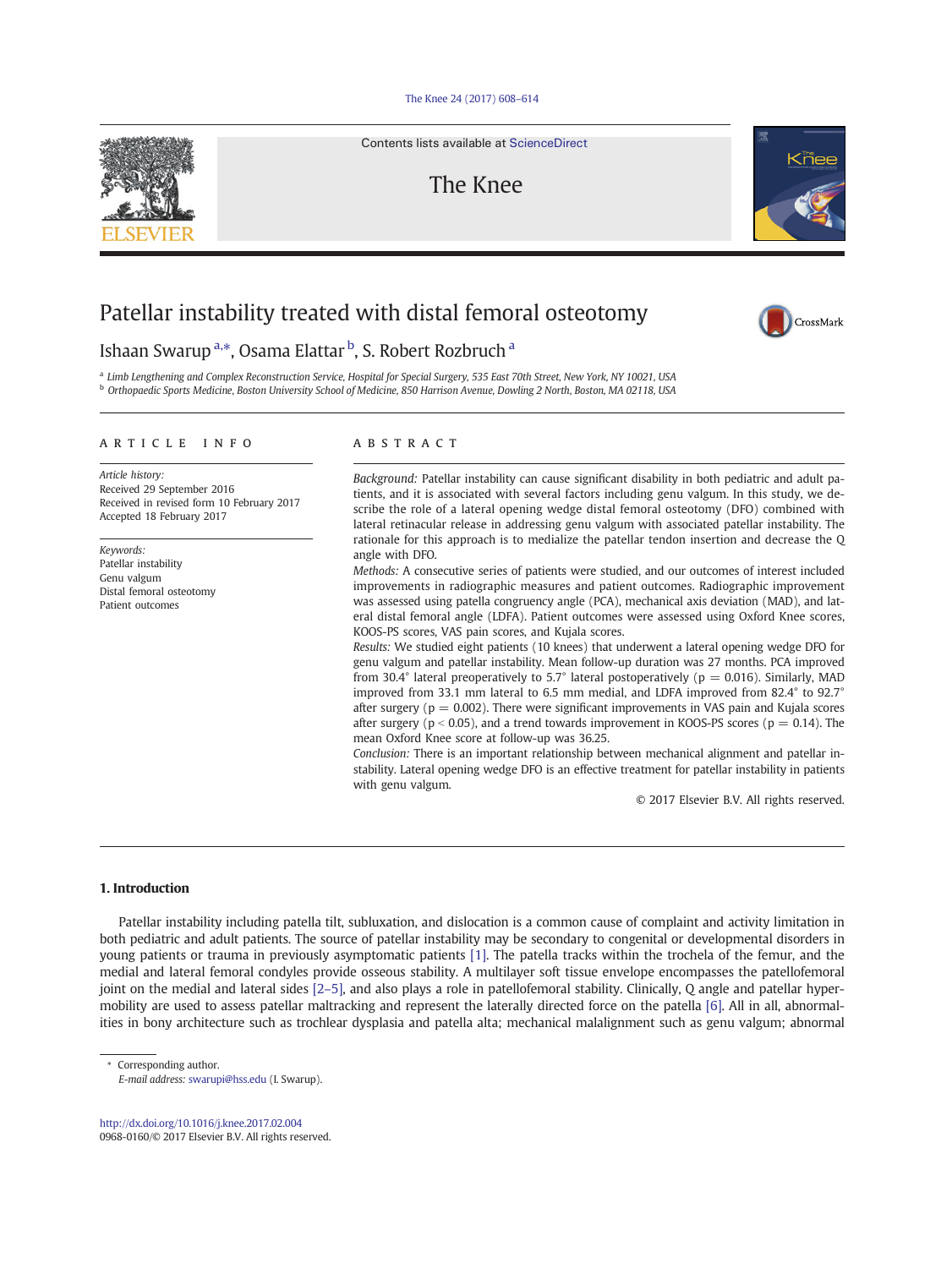<span id="page-1-0"></span>geometric vectors characterized by the Q angle; and tightness of the lateral patellar soft tissues may result in patellar maltracking, instability or dislocation [\[1,7,8\].](#page-6-0)

Several risk factors for patella instability have been described including patient characteristics such as age, ligamentous laxity, patellofemoral dysplasia, and rotational abnormalities [\[1,7\];](#page-6-0) as well as environmental factors such as trauma [\[1\].](#page-6-0) Recent reports have also suggested that valgus instability [\[8\]](#page-6-0) and genu valgum [\[9,10\]](#page-6-0) may be associated with patellar instability. Various treatment strategies have been described for managing patellar instability, including soft tissue realignment or reconstruction procedures, distal realignment procedures involving the tibial tubercle, and even total knee arthroplasty in cases of neglected permanent patellar dislocation [\[11,12\]](#page-6-0). In addition, there are a handful of case reports in the literature of distal femoral realignment procedures for the treatment of patellar dislocation. More specifically, Kwon et al. performed a medial closing wedge ostetomy of the distal femur, medial reefing and lateral retinacular release for a patient with congenital patellar dislocation, genu valgum, and lateral compartment osteoarthritis [\[9\].](#page-6-0) Similarly, Purushothaman et al. performed a lateral opening wedge osteotomy of the distal femur and medial patellofemoral ligament (MPFL) reconstruction for a patient with chronic posttraumatic patellar dislocation and genu valgum [\[10\].](#page-6-0)

Despite the relationship between mechanical alignment, soft tissue dynamics, and patellar instability, there is a paucity of data regarding the clinical and radiographic outcomes after distal femoral realignment procedures for patellar instability. The current literature is limited to single case reports with limited outcomes and follow-up [\[9,10,13\].](#page-6-0) In this paper, we present our experience with distal femoral osteotomy (DFO) for genu valgum with associated patellar instability. We will describe clinical presentation, surgical planning, surgical technique, and radiographic and clinical outcomes after surgery. Our goal is to increase the awareness of the relationship between genu valgum and patellar instability, as well as describe a successful and reliable treatment option for this complex problem.

# 2. Methods

We retrospectively reviewed the clinical charts and radiographs of a consecutive series of patients with symptomatic genu valgum deformity and patellar subluxation or dislocation. All patients were treated with lateral opening wedge DFO and lateral retinacular release. The indication for surgery was symptomatic genu valgum deformity and patellar instability. Symptomatic genu valgum deformity was defined as the presence of lateral knee pain. Patellar instability was defined as a history of patellar subluxation or dislocation, or findings of patellar instability on physical exam or preoperative radiographs. Patients with advanced osteoarthritis were excluded from this study. This study was approved by our IRB and all authors vouch for the accuracy of the presented data and analyses.

# 2.1. Patient characteristics

Eight patients underwent a lateral opening wedge DFO between June 2010 and October 2014. A total of 10 knees were included in the analysis (six unilateral and two bilateral DFO with lateral retinacular release). Nine knees were noted to be subluxed on preoperative exam, and one knee was completely dislocated. Approximately half of all knees had evidence of patella alta as measured by the Blackburne-Peel ratio (Mean: 1.24, Range: 0.92–1.52). All knees had evidence of trochlear dysplasia, with Dejour type B being the most common (type A – three knees; type B – five knees; type C – one knee). The patient with the complete patellar dislocation underwent a concomitant tibial tubercle ostetomy; two patients underwent a tibial osteotomy for additional coronal plane deformity; and one patient underwent a proximal femoral derotational osteotomy. None of patients in our study demonstrated evidence of advanced cartilage wear on preoperative radiographs. However, two patients were noted to have a one centimeter Grade III lesion in the lateral patellar facet intra-operatively that was micro-fractured. The mean age of patients at the time of surgery was 50 (Range 23–68), and all patients were female (Table 1).

| Patient     | Age                              | Gender<br>(M/F)            | Laterality<br>(L/R)           | Patella<br>position                                                                    | Pre-op<br>KOOS-PS                  | Post-op<br>KOOS-PS                                            | Pre-op<br><b>VAS</b>                              | Post-op<br>VAS                        | Pre-op<br>Kujala                    | Post-op<br>Kujala                                        | Oxford Knee<br>Score                             |
|-------------|----------------------------------|----------------------------|-------------------------------|----------------------------------------------------------------------------------------|------------------------------------|---------------------------------------------------------------|---------------------------------------------------|---------------------------------------|-------------------------------------|----------------------------------------------------------|--------------------------------------------------|
| 4<br>5<br>6 | 59<br>53<br>68<br>53<br>52<br>33 | ĸ<br>F<br>F<br>F<br>E<br>F | R<br>R<br>R                   | Subluxation<br>Subluxation<br>Subluxation<br>Subluxation<br>Subluxation<br>Dislocation | 37<br>100<br>0<br>-<br>22<br>10.5  | 35.3<br>18.6<br>0<br>$\overline{\phantom{0}}$<br>24.9<br>14.8 | $-$<br>10<br>$\overline{\phantom{0}}$<br>$\Omega$ | $\mathbf{0}$<br>4<br>$\Omega$         | $\qquad \qquad -$<br>11<br>73<br>76 | 65<br>70<br>-<br>71<br>95                                | $\overline{\phantom{0}}$<br>23<br>41<br>40<br>38 |
| 8           | 60<br>23                         | F<br>E                     | <b>Bilateral</b><br>Bilateral | Subluxation<br>Subluxation                                                             | L 35.3<br>R 37<br>L 31.8<br>R 31.8 | L 31.8<br>R 33.6<br>L 5.6<br>R 5.6                            | L <sub>5</sub><br><b>R6</b><br>L 5.5<br>R 5.5     | I. 1<br>R 2.5<br>L2<br>R <sub>2</sub> | L 56<br>R42<br>L 56<br>R 59         | L 90<br><b>R80</b><br>L <sub>68</sub><br>R <sub>68</sub> | 40<br>34                                         |

| Patient demographics and outcomes. |  |
|------------------------------------|--|

Table 1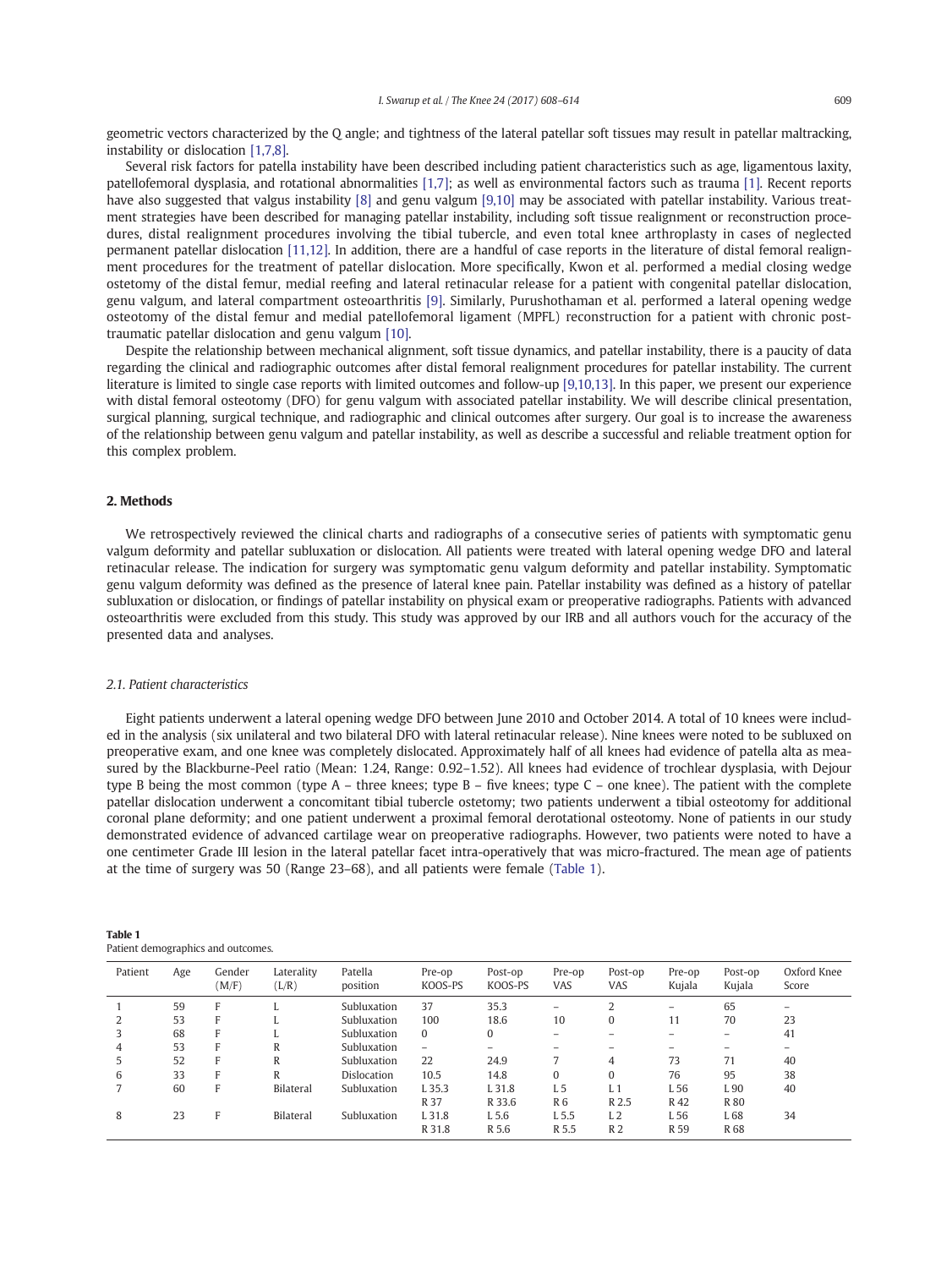# 2.2. Surgical technique

After spinal anesthesia was administered, all patients were positioned supine on a radiolucent table. A bump was placed under the ipsilateral buttock to maintain the leg in a neutral rotational position. The entire limb was prepped and draped into the sterile field, and a sterile tourniquet was applied. A six-inch incision was made over the lateral distal femur. The iliotibial band was then incised and the vastus lateralis was elevated and dissected off the lateral intermuscular septum to expose the distal lateral femoral shaft. An oblique osteotomy was made from lateral to medial in the supracondylar femur. Approximately one centimeter of the medial cortex was left intact in order to hinge the osteotomy, and fixed with a Tomofix® locking plate (Synthes, West Chester, PA, USA). The amount of opening wedge performed of the lateral cortex was based on preoperative planning of hip to ankle standing radiographs and intraoperative assessment of mechanical axis alignment. The goal was to correct the valgus deformity. After plate fixation, the osteotomy site was grafted with allograft freeze-dried cancellous chips and grafton DBM putty. A lateral release was then performed by incising the retinaculum from the superior edge of the patella to the lateral joint line and the lateral aspect of the patella tendon. Patella tracking was checked at this point, and if there was residual patellar instability, we performed a tibial tubercle medialization osteotomy. A tibial tubercle osteotomy was needed only in one patient who had a complete patellar dislocation. Preoperative and postoperative radiographs of a patient with bilateral DFOs are shown in [Figure 1](#page-3-0).

# 2.3. Postoperative care

Postoperatively, patients were allowed to bear 30 lb of weight for six weeks, and weight-bearing was then advanced as tolerated. All patients also began immediate range of motion (ROM) exercises of the knee using a continuous passive motion (CPM) device, and performed postoperative physical therapy for strengthening, stretching, as well as active and passive ROM of the knee. If a tibial tubercle osteotomy was performed, the knee was braced in full extension during ambulation and active extension of the knee and passive knee ROM beyond 90 degrees were restricted for the first six weeks after surgery. All patients were evaluated postoperatively with radiographs at two weeks, six weeks, three months and six months after surgery.

# 2.4. Outcomes of interest

Our primary outcome of interest was the patella congruency angle (PCA). In particular, we were interested in evaluating the change or improvement in PCA with surgery. In order to measure the PCA, Merchant X-rays of the knees were obtained preoperatively and postoperatively, and the sulcus angle was measured. The sulcus angle is defined as a measurement between two lines connecting the deepest point of the femoral groove to the highest points of the medial and lateral femoral condyles. The PCA was measured by drawing a line bisecting the sulcus angle, and then measuring the angle between the bisecting line and another line connecting the apex of the sulcus to the lowest aspect of the patellar ridge [\(Figure 1](#page-3-0)b and d). By convention, the PCA is negative since the lowest part of the patella is medial to the bisecting line, however normal values are  $-6° \pm 11°$  [\[14\]](#page-6-0). We also obtained 51″ full-length, standing AP radiographs preoperatively and postoperatively, and measured the mechanical axis deviation (MAD) and lateral distal femoral angle (LDFA) [\[15\]](#page-6-0). Normal MAD is typically 8  $\pm$  7 mm medial to the center of the knee, and normal LDFA is typically  $87.5^\circ \pm 2^\circ$  [\[16\]](#page-6-0). All measurements were performed by the senior author (SRR) using the methods described by Paley [\[15\]](#page-6-0).

In addition, we assessed patient outcomes using Oxford Knee scores, Knee Injury and Ostoearthritis Outcome Score Physical Function Shortform (KOOS-PS), VAS pain scores, and Kujala questionnaire. The Oxford Knee score is a knee specific outcome, and it is used to assess outcomes after knee surgery, including osteotomies. Oxford Knee scores ranges from 0 to 48 with higher scores indicating better joint function [\[17\]](#page-6-0). Oxford Knee scores were obtained postoperatively in our study. The KOOS-PS is a 7-item measure of physical function and it is based on the larger KOOS survey. This survey is used to assess limitations with activities related to the patient's knee, and it has been previously used in patients with osteotomies around the knee. KOOS-PS scores range from 0 to 100 with lower scores representing no difficulty [\[18\]](#page-6-0). VAS pain scores ranged from 0 to 10 with lower values representing less pain. The Kujala questionnaire is a validated outcome measure for patellofemoral disorders, including patellar subluxation and dislocation. Higher Kujala scores represent less symptoms and functional limitation [\[19\]](#page-6-0). KOOS-PS scores, VAS pain scores, and Kujala scores were obtained postoperatively, and patients were asked to complete a preoperative and postoperative assessment of their condition. All questions were asked with the last week as the reference point, and each survey was knee-specific.

# 2.5. Statistical analysis

Descriptive statistics were reported in terms of means and ranges. Wilcoxon signed rank test was used to compare all preoperative and postoperative radiographic measurements. Paired t-test was used to determine any difference between preoperative and postoperative KOOS-PS scores, VAS pain scores, and Kujala scores. All analyses were conducted using SAS version 9.3 (SAS Inc., Cary, NC).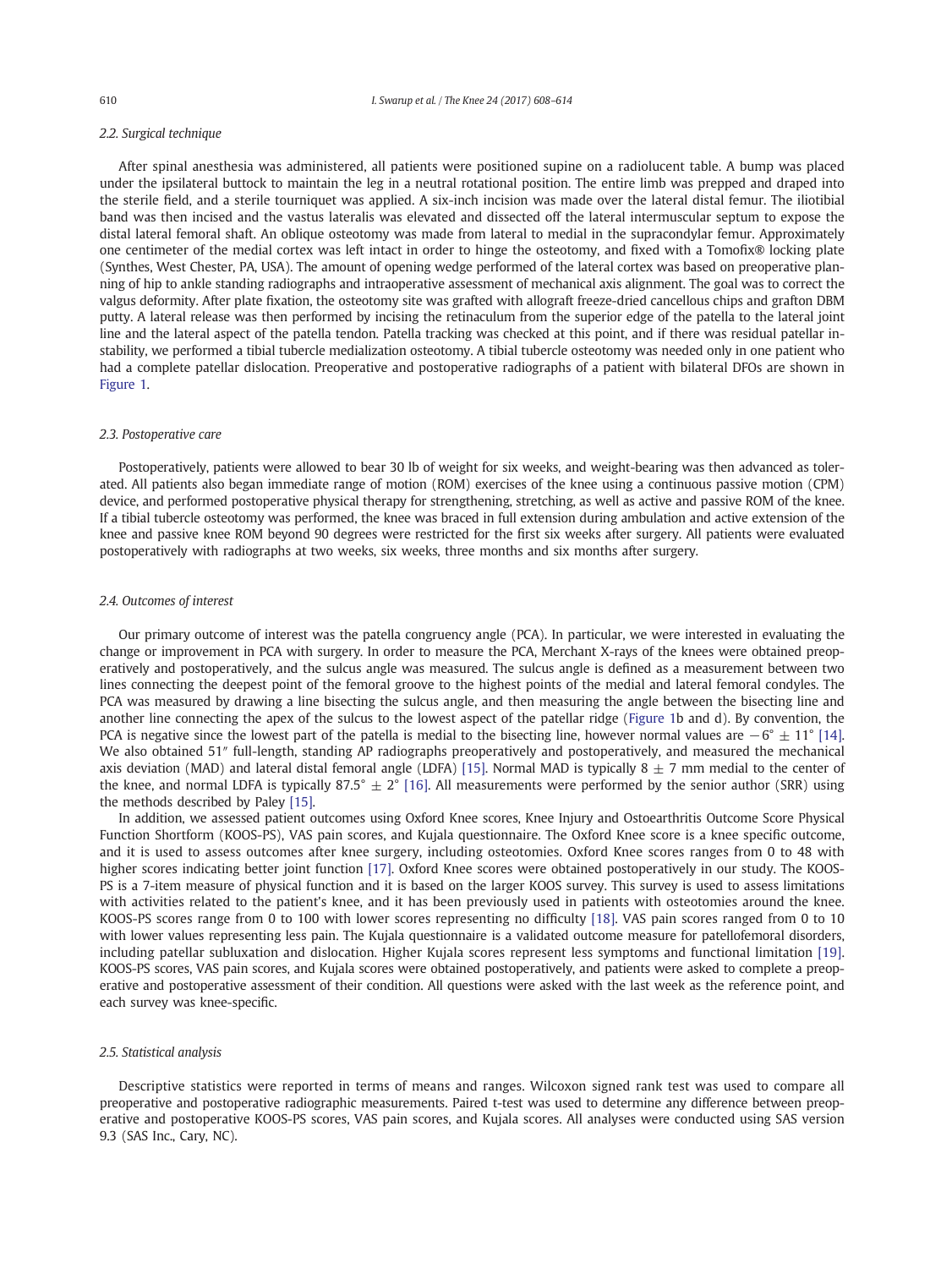<span id="page-3-0"></span>

Figure 1. Case illustration: A) preoperative mechanical alignment; B) preoperative patella congruency angle; C) postoperative mechanical alignment; D) postoperative patella congruency angle.

# 3. Results

# 3.1. Patient follow-up

Mean follow-up duration was 27 months (Range: five months to 52 months). Routine bony union was noted in nine knees, and delayed union occurred in one knee. The delayed union was treated with iliac crest bone grafting, and subsequently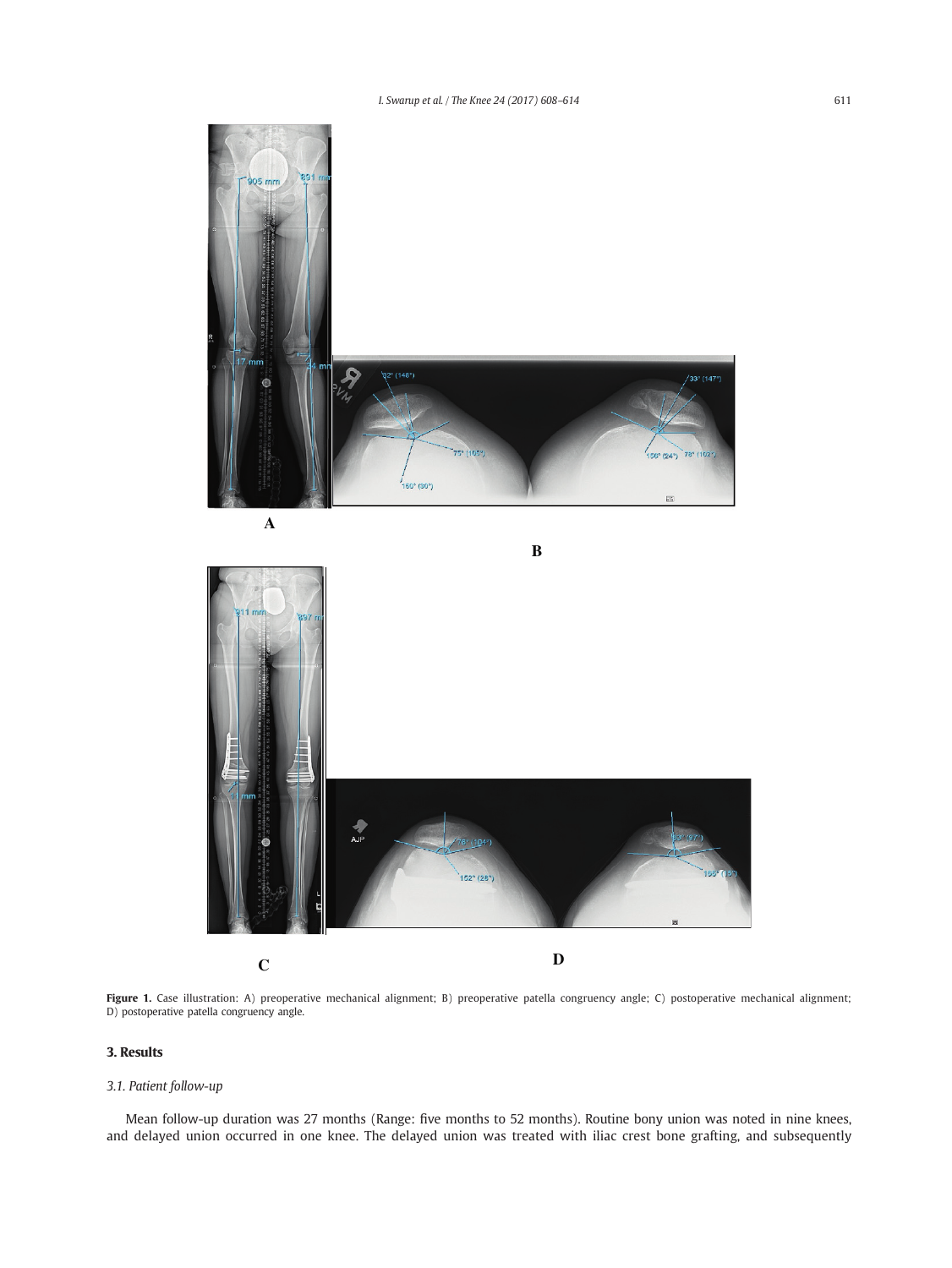progressed to union. Union was assessed radiographically and clinically by the presence or absence of pain. The mean time to clinical and radiographic union was three months (Range: three months to six months). Range of motion was maintained or improved in all cases.

# 3.2. Radiographic outcomes

Preoperative and postoperative PCA data was available for eight knees. One knee was noted to have a complete dislocation before surgery, and preoperative PCA could not be assessed. Postoperatively, the PCA of this knee improved to 22° lateral. For the remaining knees, the mean PCA improved from 30.4° lateral to 5.7° lateral ( $p = 0.016$ ). Preoperative and postoperative MAD and LDFA data was available for all 10 knees. The mean MAD improved from 33.1 mm lateral to 6.5 mm medial ( $p = 0.002$ ). Similarly, the mean LDFA improved from 82.4 $^{\circ}$  to 92.7 $^{\circ}$  (p = 0.002) (Table 2).

# 3.3. Patient outcomes

Postoperative Oxford Knee scores were available for eight knees. The mean Oxford Knee score at follow-up was 36.25 (Range: 23–41). Preoperative and postoperative KOOS-PS scores were available for nine knees [\(Table 1](#page-1-0)). The mean KOOS-PS scores improved from 33.9 preoperatively to 18.9 postoperatively ( $p = 0.14$ ). Similarly, preoperative and postoperative VAS and Kujala scores were available for seven knees. VAS pain scores improved from 5.6 pre-operatively to 1.6 post-operatively ( $p = 0.01$ ) and Kujala scores improved from 53.3 pre-operatively to 77.4 post-operatively ( $p = 0.02$ ). None of the patients in our study experienced subluxation or re-dislocation after surgery. Patellar instability symptoms improved as validated by our radiographic outcomes as well as the KOOS and Kujala scores.

# 4. Discussion

Patellar instability is a common source of discomfort and functional impairment in both children and adults. There are several factors associated with patellar instability, including mechanical alignment and genu valgum. A lateral opening wedge DFO and lateral retinacular release is an effective way to address patellar instability and correct abnormalities in mechanical alignment. Furthermore, rotational abnormalities may also contribute to patellar instability, and a derotation osteotomy may be needed to improve patellar tracking. Dickschas et al. reported significant pain relief and correction of patellar tracking with femoral derotation osteotomies in patients with torsional deformity of the femur causing anterior knee pain and patellar instability [\[20,21\]](#page-6-0). One patient in our study needed a femoral derotational osteotomy in conjunction with a lateral opening wedge DFO to correct all abnormalities. The derotation osteotomy and the lateral opening wedge DFO were performed at different levels of the femur. The derotation osteotomy was performed proximally with 45 degrees of external torsion correction, and fixation was achieved using an intramedullary rod. The lateral opening wedge DFO was performed distally using the technique described above.

In our study, all patients had a significant improvement in their patellar congruency and mechanical alignment after surgery [\(Figure 1](#page-3-0)). There was a significant improvement in VAS pain and Kujala scores postoperatively, as well as a trend towards significant improvement in KOOS-PS scores after surgery. In addition, Oxford Knee scores show that the majority of patients had satisfactory knee function after surgery, and no patients had scores consistent with severe arthritis at follow-up [\[17\]](#page-6-0).

Clinically, patellar instability is often conceptualized and quantified using the Q angle [\[6\]](#page-6-0). The Q angle is dependent upon the alignment of the lower extremity, and larger Q angles result in an increased laterally-directed subluxation vector on the patella [\[22\]](#page-6-0). A lateral opening wedge DFO medializes the tibial tubercle, and decreases the Q angle [\(Figure 2](#page-5-0)). A decrease in Q angle in combination with a lateral retinacular release subsequently helps to reduce the subluxation vector on the patella and decreases patellar instability. In summary, our approach advocates for a combined lateral opening wedge DFO and lateral retinacular release that helps to address the underlying mechanical malalignment, abnormal geometric vectors, and soft tissue abnormalities.

As a whole, this study has several strengths. To begin with, there are very few studies in the literature that discuss distal femoral realignment procedures as a treatment for patellar instability. In fact, there are only a handful of case reports in the literature [\[9,10\]](#page-6-0), and these reports focus on single patients with varying procedures, short follow-up, and limited radiographic and patient outcomes. To our knowledge, this is the largest study to report on the outcomes of lateral opening wedge DFO as a treatment for genu valgum with associated patellar instability. Furthermore, we provide a detailed discussion of our patient selection, surgical technique, radiographic measures, and patient outcomes, which will be helpful to surgeons and patients. In addition, this study

# Table 2

Radiographic outcomes.

| Radiographic measure                          | Mean    | <b>SD</b> | Minimum | Maximum | p-Value |
|-----------------------------------------------|---------|-----------|---------|---------|---------|
| PCA preop ( $\degree$ + lateral, $-$ medial)  | 30.43   | 16.78     | 14      | 53      | 0.016   |
| PCA postop ( $\degree$ + lateral, $-$ medial) | 5.71    | 17.83     | $-15$   | 35      |         |
| $MAD$ preop (mm + lateral, $-$ medial)        | 33.10   | 11.48     | 15      | 51      | 0.002   |
| MAD postop ( $mm + lateral$ , $-medial$ )     | $-6.50$ | $-4.93$   | $-13$   |         |         |
| LDFA preop $(°)$                              | 82.40   | 3.24      | 76      | 85      | 0.002   |
| LDFA postop $(°)$                             | 92.70   | 2.50      | 90      | 96      |         |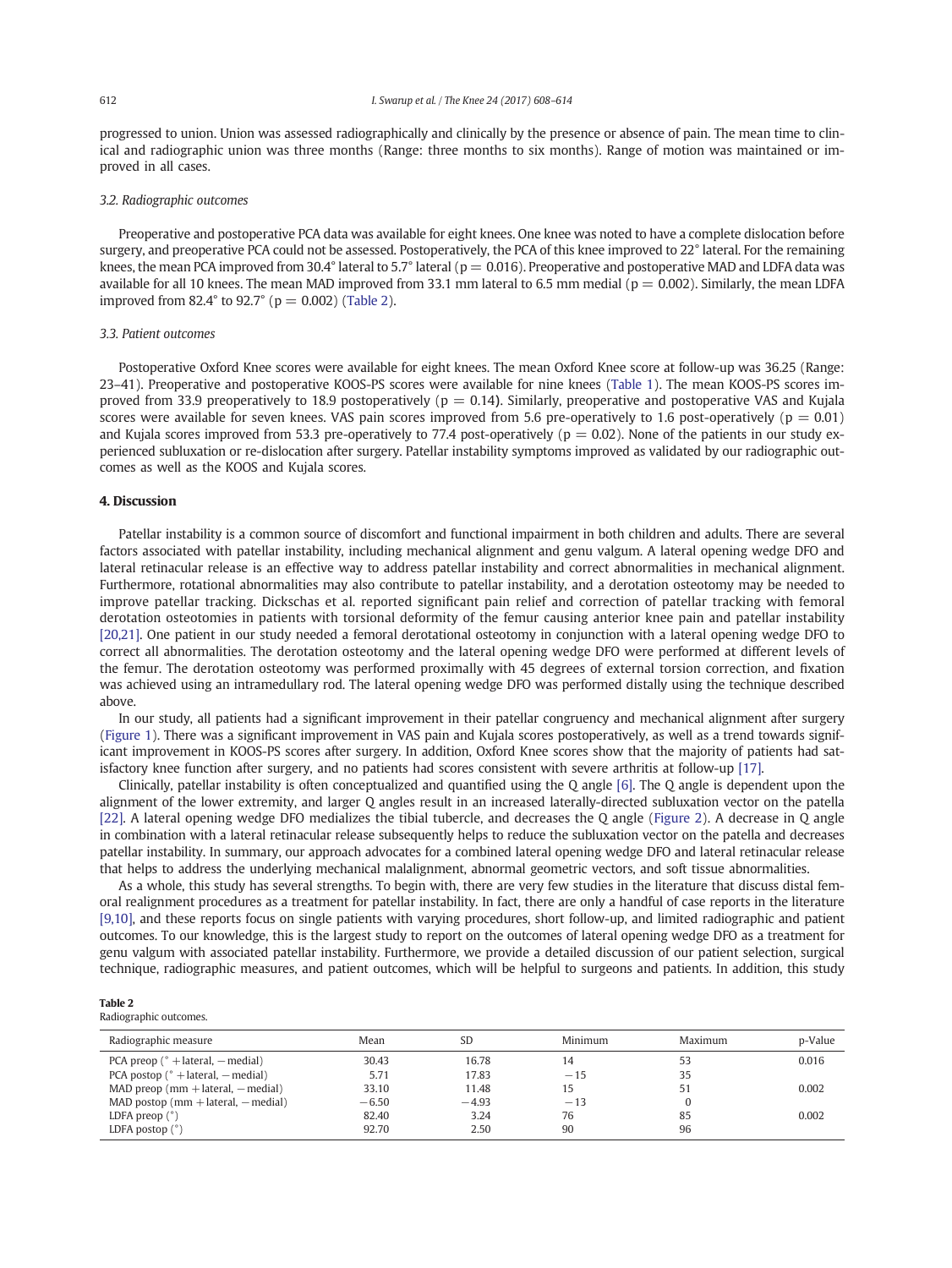<span id="page-5-0"></span>

Figure 2. Improvement in Q angle and medialization of tibial tubercle after DFO.

is the first to introduce the concept of medializing the tibial tubercle with a lateral opening wedge DFO. Introducing this concept helps to further elucidate the mechanisms involved in patellar instability.

However, this study has several limitations as well. For example, this study has a small sample size and may be inadequately powered to assess an improvement in KOOS-PS scores. In addition, we did not collect preoperative Oxford Knee scores, which limits our ability to further assess improvement after surgery, and our other patient-reported outcomes were obtained postoperatively, which may introduce an element of recall bias. Regardless, this study provides detailed radiographic outcomes, and it uses validated outcome measures to assess patient outcomes after surgery. Similarly, four patients underwent concomitant osteotomies for deformity correction which may influence outcomes. However, these osteotomies were performed to address additional deformity that may have contributed to the patient's patellar instability, and our outcome measures focus on the knee. Furthermore, all patients were female and the majority of patients were over the age of 50, which limits the generalizability of our results. However, symptomatic genu valgum with associated patellar instability occurs more commonly in older female patients, and these patients continue to benefit from distal femoral realignment procedures.

Overall, it is important to assess mechanical alignment in patients with patellar instability, and genu valgum may be the cause for instability in a subset of patients. Rotational deformity of the femur may also contribute to patellar instability, and if present, the frontal and rotational deformity should be corrected. In patients with patellar instability and genu valgum, a lateral opening wedge DFO is a successful and reliable treatment option to address mechanical alignment and patellar instability. Future studies should focus on quantifying the prevalence of mechanical malalignment in patients with patellar instability, as well as report on more patients with long-term outcomes after distal femoral realignment procedures.

# 5. Conclusions

There is an important relationship between mechanical alignment and patellar instability, and mechanical alignment should be assessed in all patients with patellar instability. Lateral opening wedge DFO is an effective treatment option for patients with genu valgum and associated patellar instability. This procedure medializes the tibial tubercle and subsequently decreases the Q angle. All patients in this study had significant improvements in post-operative radiographic parameters and patient-reported outcomes